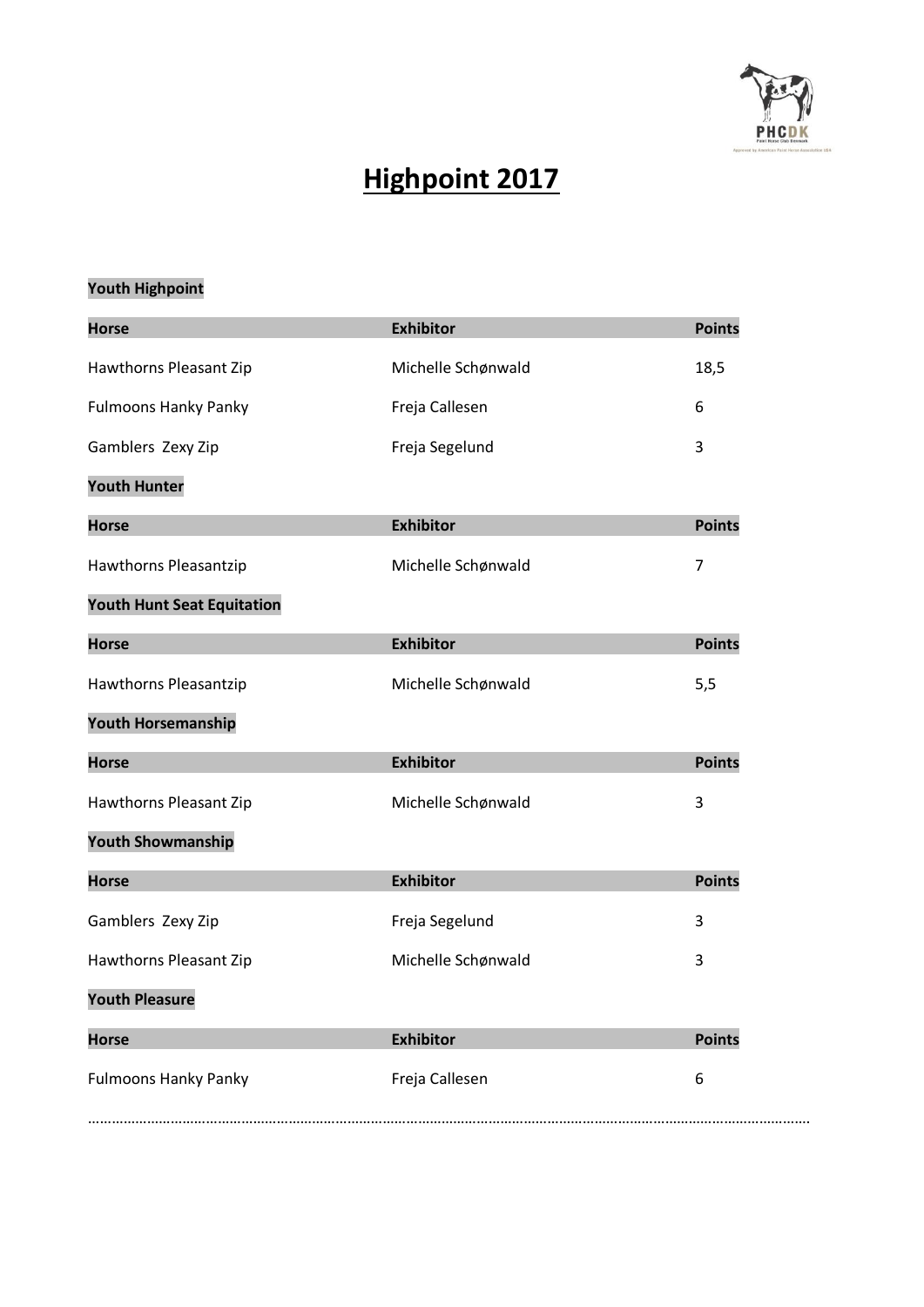

### **Novice Amateur Highpoint**

| Horse                                  | <b>Exhibitor</b> | <b>Points</b> |
|----------------------------------------|------------------|---------------|
| Madam Blues Duffy                      | Freja Olsen      | 6             |
| <b>Fulmoons Hanky Panky</b>            | Kirsten Callesen | 4,5           |
| <b>Hot N Smart Jewel</b>               | Julie Søby       | 3             |
| <b>Novice Amateur Horsemanship</b>     |                  |               |
| <b>Horse</b>                           | <b>Exhibitor</b> | <b>Points</b> |
| Madam Blues Duffy                      | Freja Olsen      | 3             |
| <b>Novice Amateur Trail</b>            |                  |               |
| <b>Horse</b>                           | <b>Exhibitor</b> | <b>Points</b> |
| Madam Blues Duffy                      | Freja Olsen      | 3             |
| <b>Novice Amateur Western Pleasure</b> |                  |               |
| <b>Horse</b>                           | <b>Exhibitor</b> | <b>Points</b> |
| <b>Fulmoons Hanky Panky</b>            | Kirsten Callesen | 4,5           |
| <b>Novice Amateur Showmanship</b>      |                  |               |
| <b>Horse</b>                           | <b>Exhibitor</b> | <b>Points</b> |
| <b>Hot N Smart Jewel</b>               | Julie Søby       | 3             |
|                                        |                  |               |

### **Amateur Highpoint**

| <b>Horse</b>               | <b>Exhibitor</b> | <b>Points</b> |
|----------------------------|------------------|---------------|
| <b>Madam Blues Duffy</b>   | Freja Olsen      | 18            |
| Ditails Light              | Ib Krause Kjær   | 3             |
| Hot N Smart Jewel          | Julie Søby       | 3             |
| <b>Hawthorns Shameless</b> | Evy Christensen  | 3             |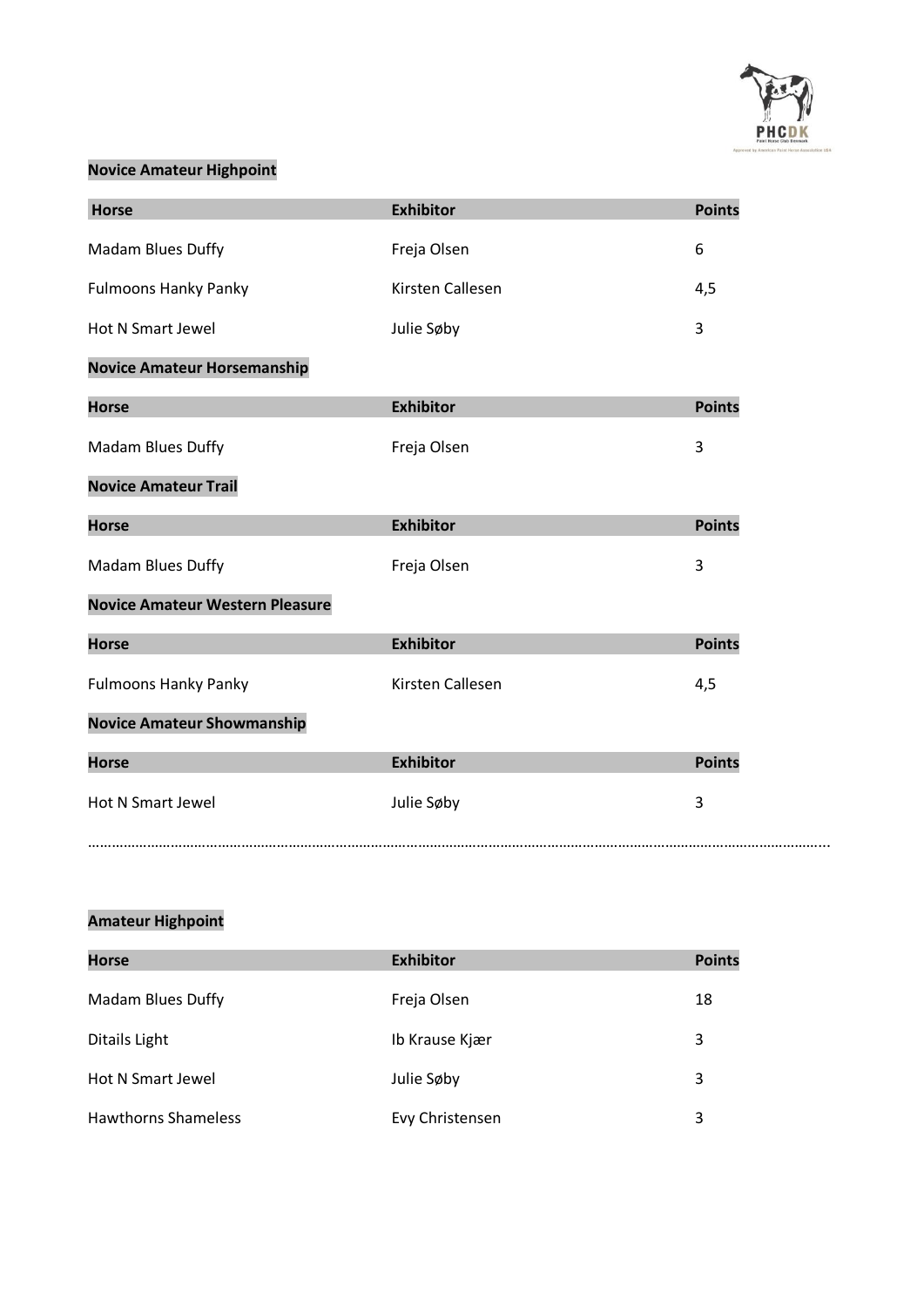

### **Amateur Halter Highpoint - Tie**

| <b>Horse</b>                         | <b>Exhibitor</b> | <b>Points</b> |
|--------------------------------------|------------------|---------------|
| <b>Hot N Smart Jewel</b>             | Julie Søby       | 3             |
| <b>Hawthorns Shameless</b>           | Evy Christensen  | 3             |
| <b>Amateur Performance Highpoint</b> |                  |               |
| <b>Horse</b>                         | <b>Exhibitor</b> | <b>Points</b> |
| Madam Blues Duffy                    | Freja Olsen      | 18            |
| Ditails Light                        | Ib Krause Kjær   | 3             |
| <b>Amateur Halter Mare</b>           |                  |               |
| <b>Horse</b>                         | <b>Exhibitor</b> | <b>Points</b> |
| Hot N Smart Jewel                    | Julie Søby       | 3             |
| <b>Amateur Halter Gelding</b>        |                  |               |
| <b>Horse</b>                         | <b>Exhibitor</b> | <b>Points</b> |
| <b>Hawthorns Shameless</b>           | Evy Christensen  | 3             |
| <b>Amateur Showmanship</b>           |                  |               |
| <b>Horse</b>                         | <b>Exhibitor</b> | <b>Points</b> |
| Madam Blues Duffy                    | Freja Olsen      | 6             |
| <b>Amateur Hunter Under Saddle</b>   |                  |               |
| <b>Horse</b>                         | <b>Exhibitor</b> | <b>Points</b> |
| Madan Blues Duffy                    | Freja Olsen      | 7             |
| <b>Amateur Western Pleasure</b>      |                  |               |
| <b>Horse</b>                         | <b>Exhibitor</b> | <b>Points</b> |
| Madam Blues Duffy                    | Freja Olsen      | 5             |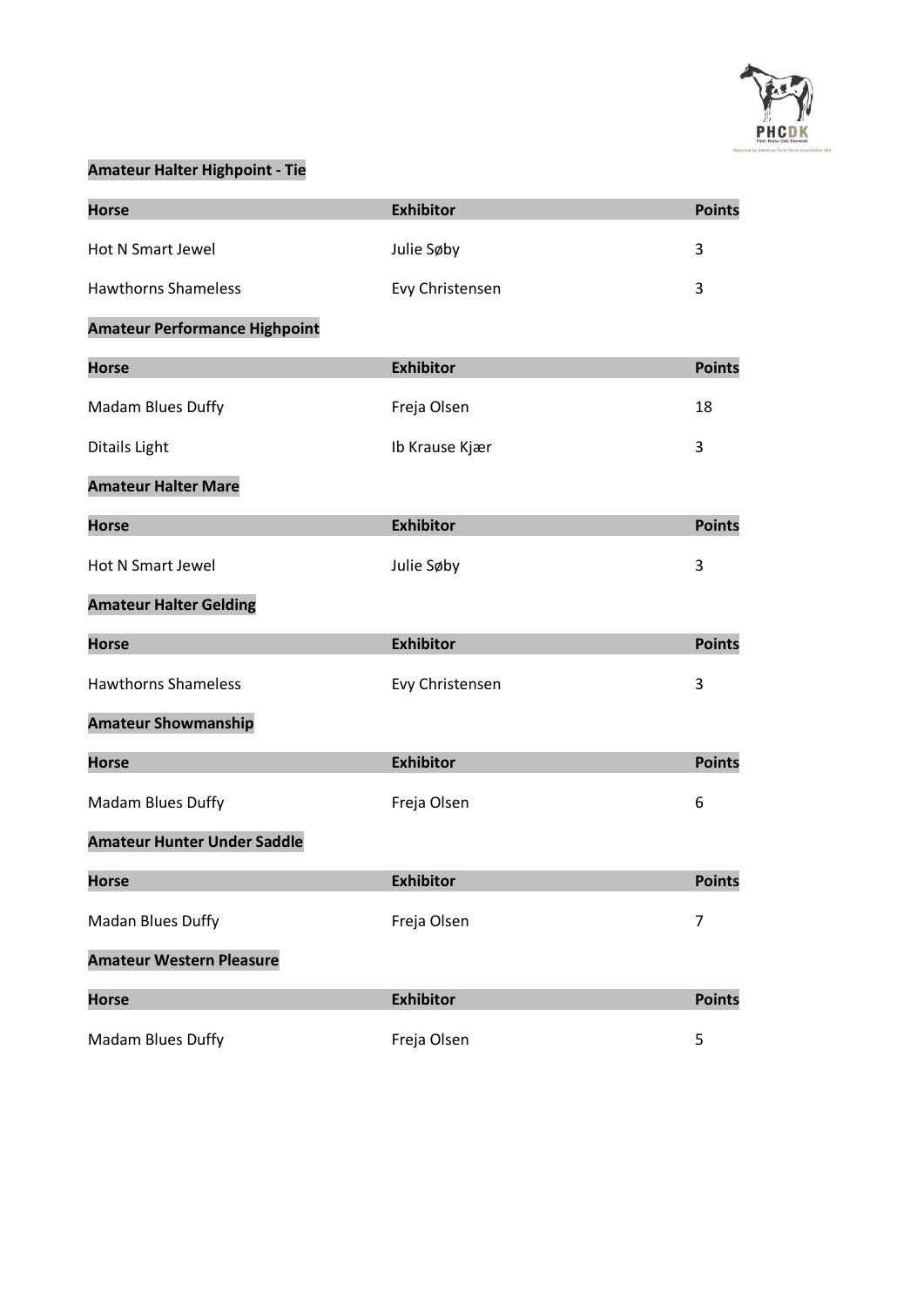

### **Amateur Trail**

| <b>Horse</b>  | <b>Exhibitor</b> | <b>Points</b> |
|---------------|------------------|---------------|
| Ditails Light | Ib Krause Kjær   |               |
|               |                  |               |

#### **Green Highpoint**

| <b>Horse</b>                  | Owner                       | <b>Points</b> |
|-------------------------------|-----------------------------|---------------|
| <b>Coups Wishes Granded</b>   | Jensen, Kirstine og Niels   | 10            |
| <b>Fulmoons Hanky Panky</b>   | <b>Kirsten Callesen</b>     | 6             |
| Hawthorns Pleasantzip         | Michelle Schønwald          | 6             |
| <b>Hawthorns Adele</b>        | Olsen, Karsten og A Nielsen | 4             |
| Shes Hot N Blazing            | Jørgen Sandholm             | 3             |
| <b>Green Trail</b>            |                             |               |
| <b>Horse</b>                  | <b>Owner</b>                | <b>Points</b> |
| <b>Coups Wishes Granded</b>   | Jensen, Kirstine og Niels   | 10            |
| Hawthorns Pleasantzip         | Michelle Schønwald          | 3             |
| Shes Hot N Blazing            | Jørgen Sandholm             | 3             |
| <b>Green Western Pleasure</b> |                             |               |
| <b>Horse</b>                  | Owner                       | <b>Points</b> |
| <b>Fulmoons Hanky Panky</b>   | Kirsten Callesen            | 6             |
| <b>Hawthorns Adele</b>        | Olsen, Karsten og A Nielsen | 4             |
| Hawthorns Pleasantzip         | Michelle Schønwald          | 3             |

………………………………………………………………………………………………………………………………………………………………………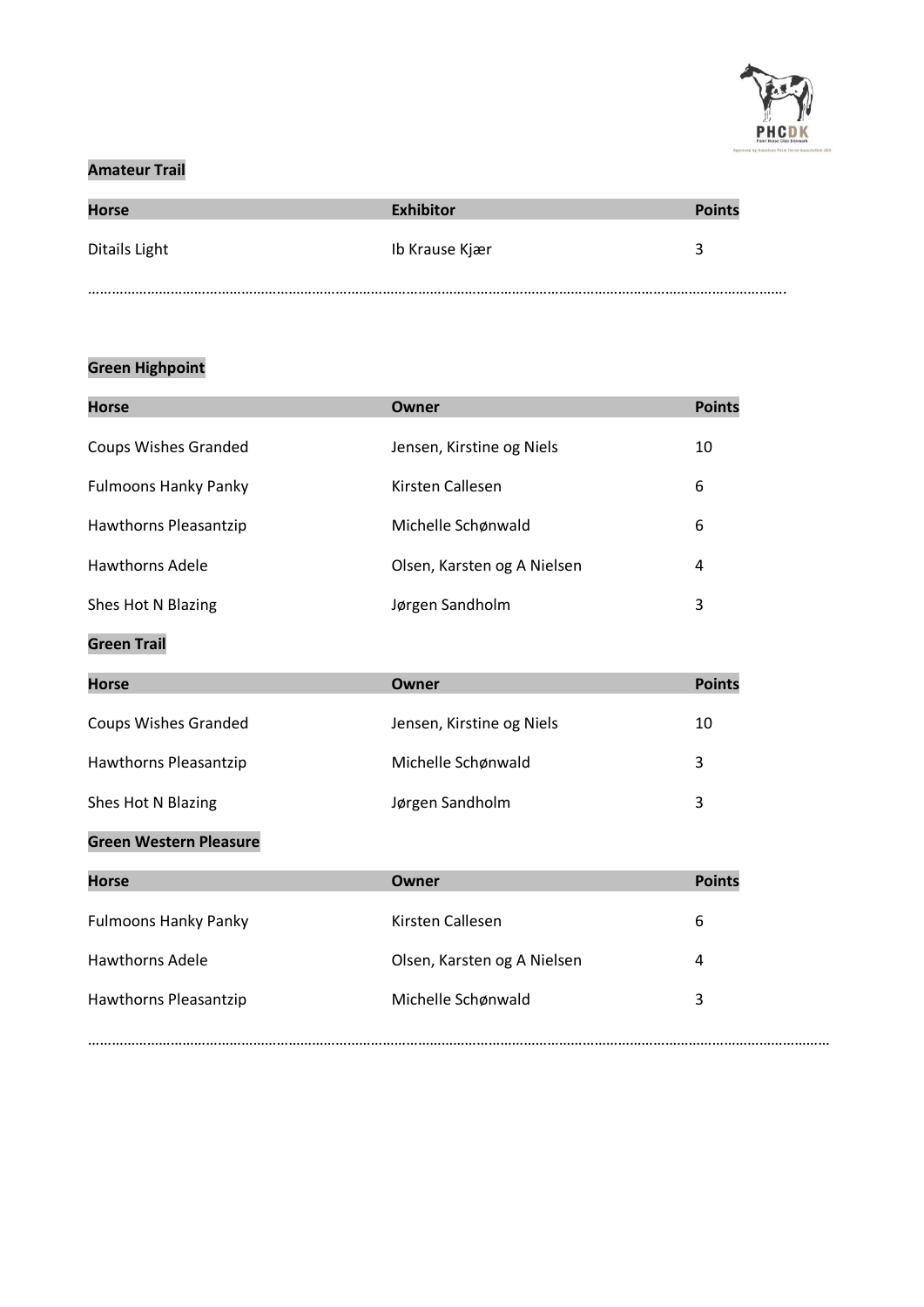

## **Open Highpoint**

| <b>Horse</b>                      | <b>Owner</b>                | <b>Points</b> |
|-----------------------------------|-----------------------------|---------------|
| Madam Blues Duffy                 | Freja Olsen                 | 16            |
| What A Brilliant Son              | Jørgen Sandholm             | 10            |
| Coups Cassiopeia                  | Olsen, Karsten og A Nielsen | 8             |
| <b>Hawthorns Shameless</b>        | Evy Christensen             | 6             |
| <b>Open Highpoint Halter</b>      |                             |               |
| <b>Horse</b>                      | <b>Owner</b>                | <b>Points</b> |
| Coups Cassiopeia                  | Olsen, Karsten og A Nielsen | 8             |
| <b>Hawthorns Shameless</b>        | Evy Christensen             | 6             |
| <b>Open Highpoint Performance</b> |                             |               |
| <b>Horse</b>                      | <b>Owner</b>                | <b>Points</b> |
| Madam Blues Duffy                 | Freja Olsen                 | 16            |
| What A Brilliant Son              | Jørgen Sandholm             | 10            |
| <b>Halter Gelding</b>             |                             |               |
| <b>Horse</b>                      | <b>Owner</b>                | <b>Points</b> |
| <b>Hawthorns Shameless</b>        | Evy Christensen             | 6             |
| <b>Halter Mares</b>               |                             |               |
| <b>Horse</b>                      | Owner                       | <b>Points</b> |
| Coups Cassiopeia                  | Olsen, Karsten og A Nielsen | 5             |
| <b>Halter Overo</b>               |                             |               |
| <b>Horse</b>                      | <b>Owner</b>                | <b>Points</b> |
| Coups Cassiopeia                  | Olsen, Karsten og A Nielsen | 3             |